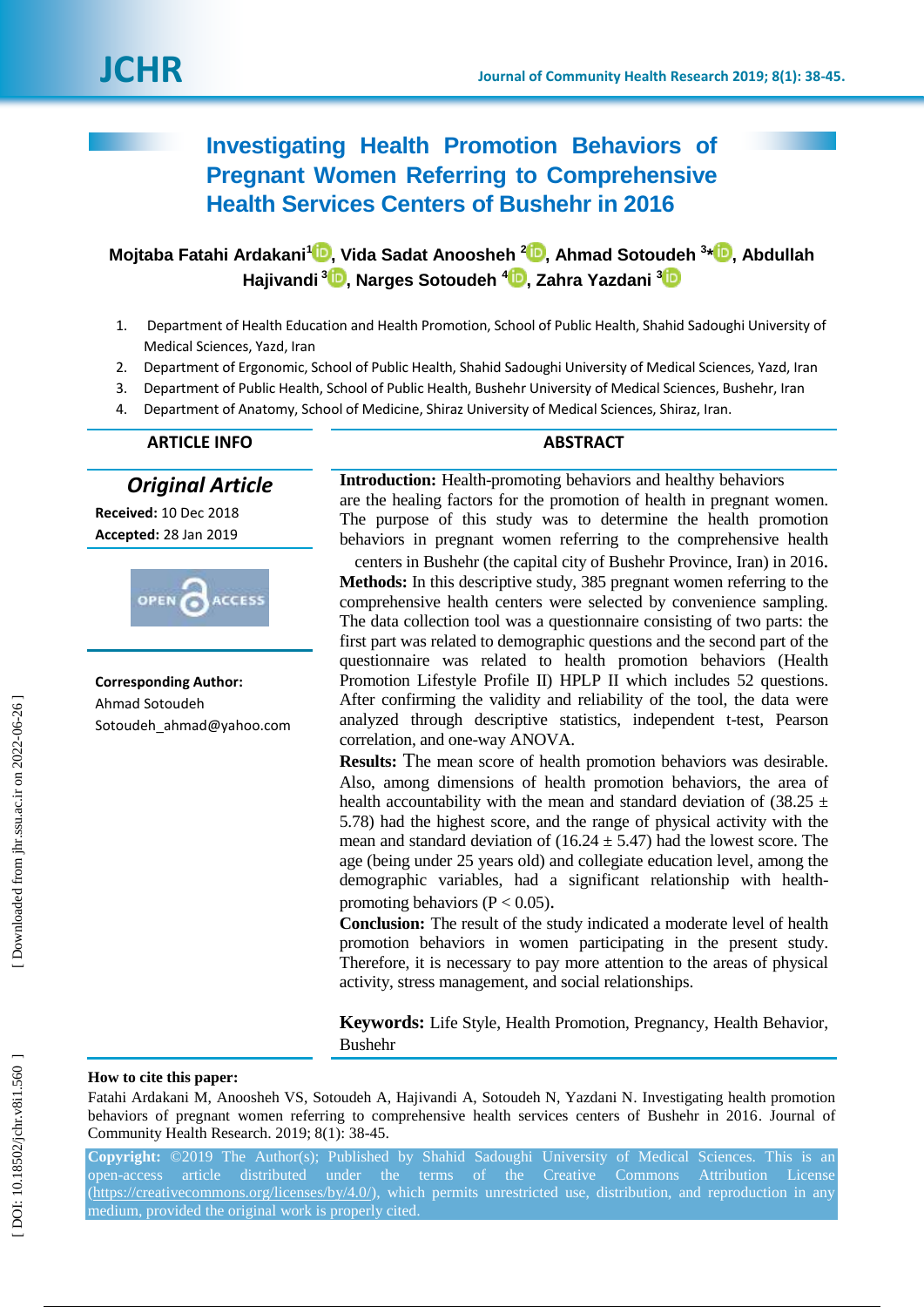# **Introduction**

Healthy behaviors are a normal daily routine that individuals have accepted in their lives in a way that is acceptable to them. These activities affect the health of the individuals (1). Health promoting behaviors are any action that is taken to increase or maintain a person's health and self-efficacy (2). Researches have shown that lifestyles and human behaviors are the cause of many chronic diseases (3). Improving and maintaining a healthy lifestyle for health professionals remains a continuing and global challenge (4). Health promotion behaviors are one of the key determinants of health, which is recognized as the underlying cause of the absence of many diseases, and promotion of health and prevention of diseases are directly related to these behaviors (5). Health promotion behaviors are classified in criteria and social relationships, health responsibilities, self-esteem, stress management, nutrition, and physical activity. All of these six dimensions of health promotion behaviors are to protect people's quality of life (6, 7). Health promoting behaviors have an impact on the quality of life in individuals, and having a healthy lifestyle model is a multidimensional issue of self-care activities as well as an individual's perception that such behaviors are for the preservation and promotion of his or her health (8, 9). The results of the studies showed that the behaviors and lifestyles of people are the causes of diseases.

52% of the causes of deaths are related to unhealthy behaviors and unhealthy lifestyle (10). Many health problems, including all kinds of chronic diseases such as cardiovascular disease, cancers, obesity, and diabetes, which are prevalent in most countries, are related to lifestyle and unsanitary behaviors of individuals (11) there are some studies done by the researchers on pregnant mothers about health promotion behaviors. In one study, it was found that mothers had the highest score in the area of responsibility and had the lowest score in stress management (12). In similar studies, the field of spiritual growth obtained the highest score, and the physical activity obtained the lowest score (13 -15). In the other study, the highest and lowest score in the dimensions of health promoting behaviors were reported in terms of nutrition and social

relationships, respectively (16). Considering the vital role of mothers, their health is considered to be equal to the health of infants and children (17). Contextual factors in the life cycle of mothers such as feeding, stress management, exercise and rest, interpersonal communication, and care of pregnancy period are part of the lifestyle of mothers (18). Researches showed that psychological problems and the stress experienced during pregnancy can have negative effects on the health of the fetus and mother (19). Therefore, the lack of stress management during pregnancy is one of the factors affecting the growth and developmental neonatal delay (20). Thus, because of the importance of health -promoting behaviors during pregnancy, which is the health of the fetus and mother, and the fact that no study has been conducted to determine the health promotion behaviors in pregnant women in Bushehr, the present study aimed to determine the health -promoting behaviors in the pregnant women of Bushehr city in 2016 .

# **Methods**

This descriptive study was performed on 385 pregnant women who went to in Bushehr comprehensive health centers for consultation in 2016. The criteria for choosing the subjects were being at least one year in Bushehr, having no musculoskeletal problems, and willing to participate and leaving the medication.

Among the 13 centers four centers were randomly selected which were under the supervision of the health center of Bushehr. The pregnant women who went to comprehensive health centers for consultation for the routine prenatal care and had the conditions of participation in the study were selected to participate in the study. The sample size was determined based on the formula, with 95% confidence level and estimated error equal to 0.1 standard deviations. Thus, 385 samples were determined.

# $n=$  z2 $\epsilon$ 2/ (0.1  $\epsilon$ ) 2= (1.96)2\*100=385

The questionnaire consisted of two parts: the first part of the questionnaire consisted of 10 questions about the subjects' demography (information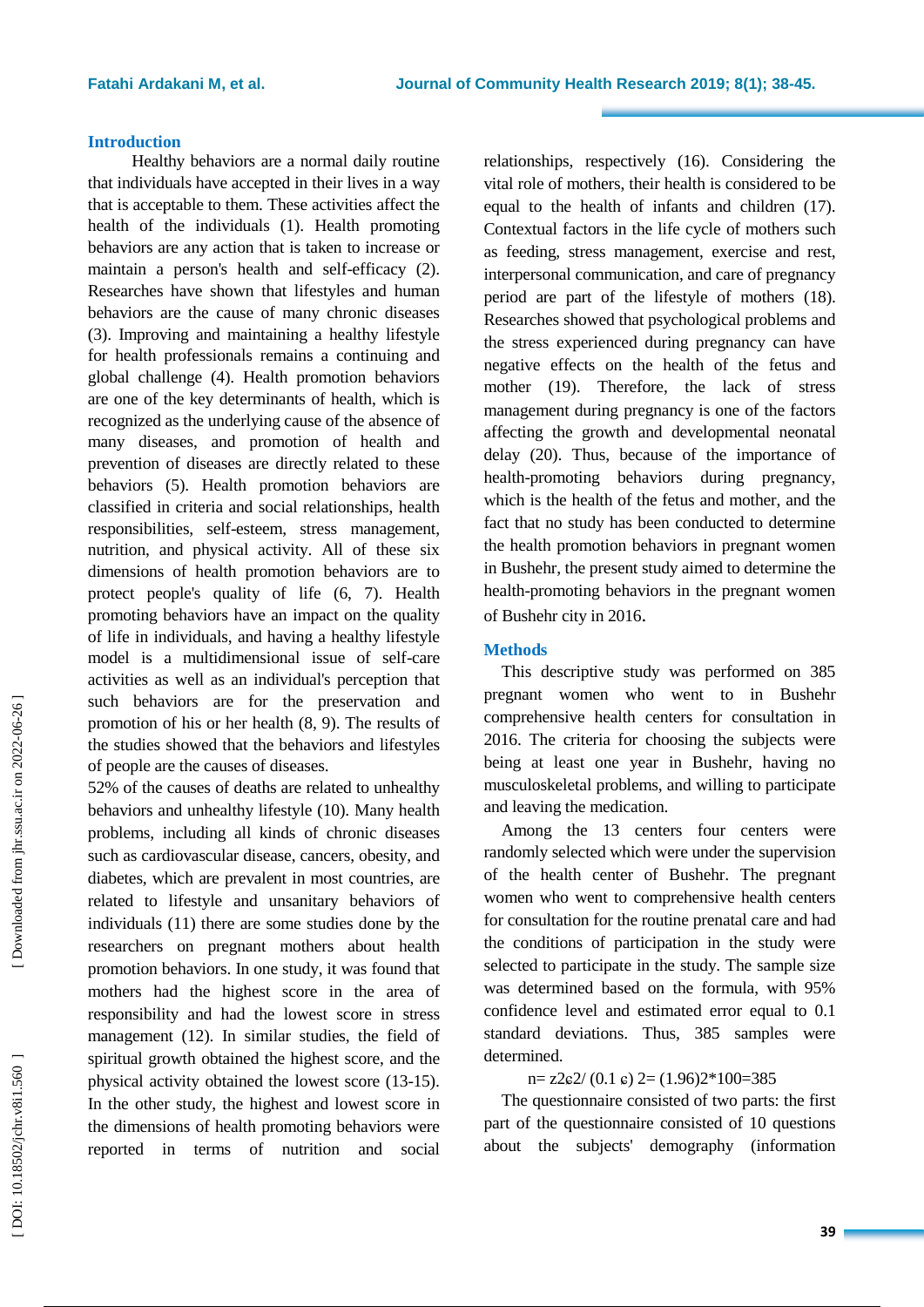including age, level of education, spouse education, occupation, history of illness, income status, number of pregnancies, number of children, type of delivery, tobacco -addicted). Participants assessed their financial status as low, moderate and good by self-declaration,). The second part of the valid questionnaire of health promotion behaviors (Health promotion lifestyle profile II: HPLP II) which is a 52 -item tool was the original English version that measures the health -promoting lifestyle in six sub scales based on the Pender Health Promotion Framework and was developed and revised by Walker and colleagues in 1987 (21).

The reliability of the questionnaire was assessed. Thirty pregnant women completed the questionnaire. Mean score of Cronbach alpha was normal ( $\alpha > 0.6$ ). This questionnaire provides a multidimensional assessment of health promotion behaviors. In this way, the frequency of applying health promotion behaviors is measured in 6 dimensions of health responsibility (9 questions), physical activity (8 questions), spiritual growth (9 questions), nutrition (9 questions), stress management (8 questions), and relationships (9 questions), that is 52 questions in totall. In front of each question, there are four answers; never (1), sometimes (2), often (3) and always (4). The total score of overall health promotion behaviors is between 52 and 208, and for each dimension, a separate score should be calculated (21) the scores obtained from the questionnaire range from a minimum of 54 to a maximum of 216 variables. A score of 54 to 90 shows a poor lifestyle, a score of 90 to 135 shows a moderate lifestyle and a score of over 135 shows a desirable lifestyle. The lower the score, the lower the health promotion behaviors and the higher the score, health promotion behaviors are at a more favorable level. In other words, with the increase in the score of health promotion behaviors, the individual is maintaining and sustaining his health. Validity and reliability of this questionnaire in Iran were measured by Mohammadi Zaidi et al. and the Cronbach's alpha coefficient for the whole tool was calculated to be 0.82 (19). For the reliability of the research, preliminary study on 30 pregnant women was done to ensure the reliability of the research instrument. After calculating the reliability, Cronbach's alpha of the responsibility scale was 0.84, physical activity 0.85, nutrition 0.78, self-actualization 0.91, stress management 0.81, and social relationship 0.79 which shows that the level of all was desirable and acceptable. After obtaining permission from the Research Delegation and the Ethics Committee of the University, the researchers, in coordination with the health center of Bushehr began to take samples. In order to collect the data, they were sent to the selected centers in person, and after clearing the purpose of the research and ensuring that the information of the individuals would remain confidential and with complete satisfaction of the mothers, questionnaires were given to them to be completed.

After completing the self-report questionnaires, the data were analyzed using SPSS 20 software. The descriptive statistics (frequency, percentage, mean and standard deviation) were used to describe the demographic variables and describe the health promotion behaviors. The correlation between different areas of health promotion behaviors was investigated and Pearson's coherency coefficient and its dimensions at different levels demographic variables, Independent t -test and One - Way Variance Analogue were used. A significant level of 5% was considered.

#### **Results**

In this study, 385 pregnant women referring to the comprehensive health centers were investigated. The results showed that demographically the average and standard deviation of pregnant women were 29±4.88 with the age range of 18 to 44. According to the level of education, 138 (35.8%) of the studied women had a diploma education, and 151 (39.2%) of their spouses reported high school education, 314 (81.5%) of the participants were housewives, 125 (34.4%) of the participants reported having a history of the disease, 254 (65.9%) of the sample units reported average household income. 135 of the pregnant women (35%) reported to have a second pregnancy, and 142 (51.2%) had one child. Also, 211 (54.8%) of women tended to choose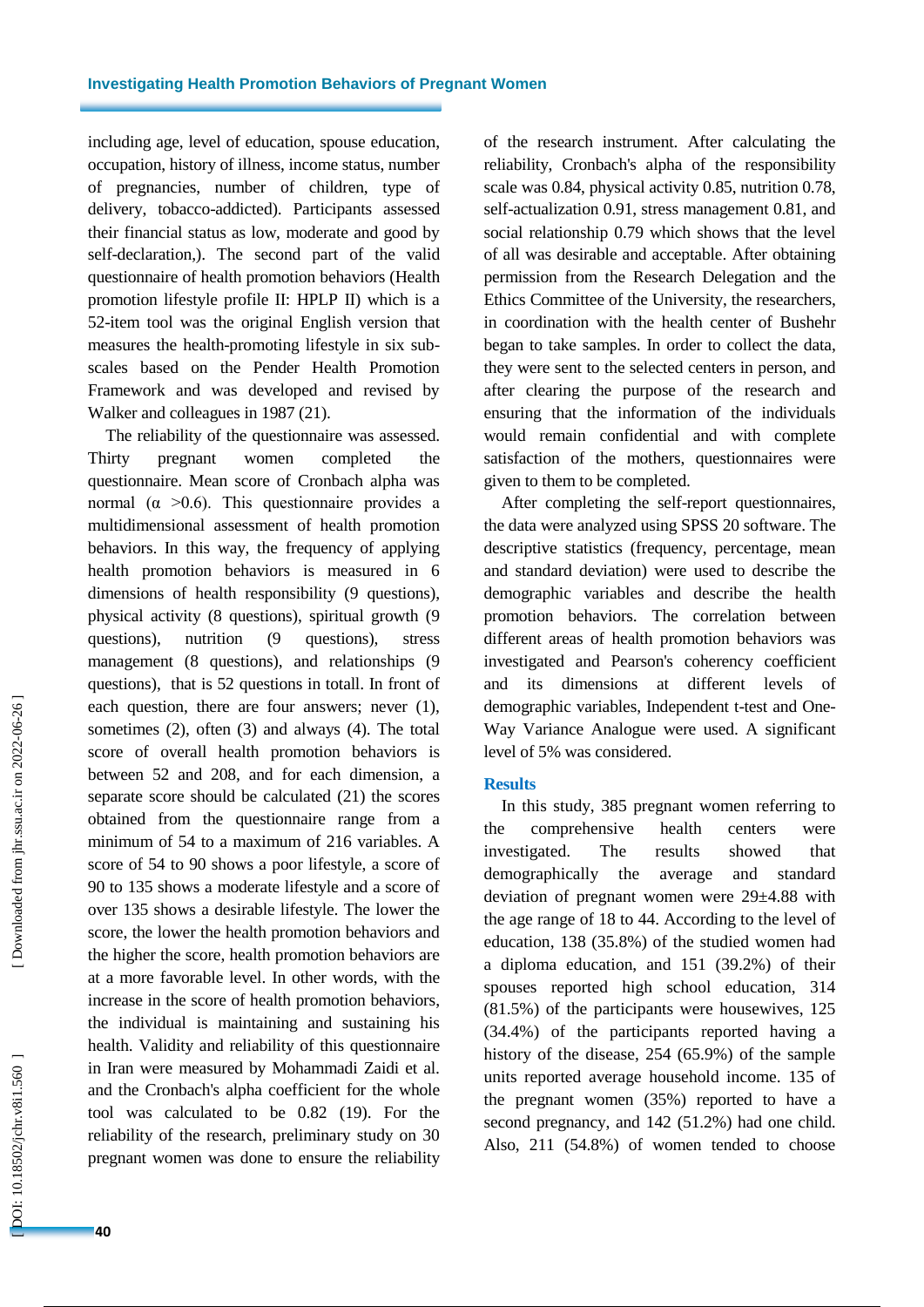normal delivery. 37 (9.6%) of the samples reported smoking during pregnancy. The frequency

distribution of responses is given in Table (1)

| Table1. Mean±SD of health promotion behaviors and the relationship between the variables studied in the |  |  |  |  |
|---------------------------------------------------------------------------------------------------------|--|--|--|--|
| narticinante                                                                                            |  |  |  |  |

|                  |                         | participatits      |                 |          |
|------------------|-------------------------|--------------------|-----------------|----------|
| <b>Variables</b> |                         | <b>Mean</b> ±SD    | number(Percent) | P. Value |
| Age              | Under 25 years old      | 139.60±22.80       | 117(30.38)      | 0.005    |
|                  | 25-34 Years Old         | 139.25±21.25       | 118(48.83)      |          |
|                  | 35-44 Years Old         | 135.60±20.65       | 80(2077)        |          |
| Level of         | Elementary              | $135.33 \pm 22.85$ | 54(14.02)       | 0.009    |
| Education        | Middle School           | $136.65 \pm 19.09$ | 105(27/27)      |          |
|                  | <b>High School</b>      | 140.45±21.90       | 138(35/84)      |          |
|                  | Collegiate              | 140.96±21.32       | 88(22.85)       |          |
| Husband's        | Elementary              | 137.45±20.38       | 47(12.20)       | 0.475    |
| education        | Middle School           | 137.68±20.54       | 98(25.45)       |          |
|                  | <b>High School</b>      | $140.32 \pm 21.19$ | 151(39.22)      |          |
|                  | Collegiate              | 141.17±17.74       | 89(23.11)       |          |
| Job              | Employed                | 141.25±21.14       | 71(18.44)       | 0.254    |
|                  | Housewife               | $139.41 \pm 21.56$ | 314(81.55)      |          |
| History of       | Have                    | 139.24±20.19       | 125(34.46)      | 0.675    |
| the disease      | Have Not                | $140.55 \pm 21.65$ | 260(67.53)      |          |
| Income           | Low                     | 137.87±20.15       | 98(25.45)       | 0.347    |
| status           | Medium                  | 139.45±21.55       | 254(65.97)      |          |
|                  | High                    | 139.96±21.89       | 33(8.57)        |          |
| Pregnancy        | First                   | 138.82±21.72       | 108(28.47)      | 0.278    |
| period           | Second                  | $142.45 \pm 22.75$ | 135(3554)       |          |
|                  | Third                   | $140.54 \pm 21.17$ | 89(23.11)       |          |
|                  | Fourth                  | $140.33 \pm 22.85$ | 53(13.76)       |          |
| Number of        | $\mathbf{1}$            | 141.25±21.12       | 142(51.26)      | 0.545    |
| children         | $\sqrt{2}$              | $140.41 \pm 22.15$ | 79(28.51)       |          |
|                  | 3                       | 138.55±21.87       | 35(12.63)       |          |
|                  | $\overline{4}$          | 138.89±22.14       | 21(7.58)        |          |
| Type of          | Natural Childbirth      | 138.14±22.36       | 211(54.80)      | 0.495    |
| childbirth       | <b>Cesarean Section</b> | 138.54±21.78       | 174(45.19)      |          |
| Tobacco          | Yes                     | $136.22 \pm 22.54$ | 37(9.61)        | 0.267    |
| addicted         | No                      | $138.21 \pm 22.54$ | 348(90.38)      |          |
|                  |                         |                    |                 |          |

One-way analysis of variance,  $P < 0.05$  was significant

In this study, the overall score of health promotion behaviors in pregnant women was 149.27  $\pm$  21.29. The results of the study also showed that among the dimensions of health

promotion behaviors, the highest and lowest scores were related to areas of health responsibility and physical activity, respectively (Table 2).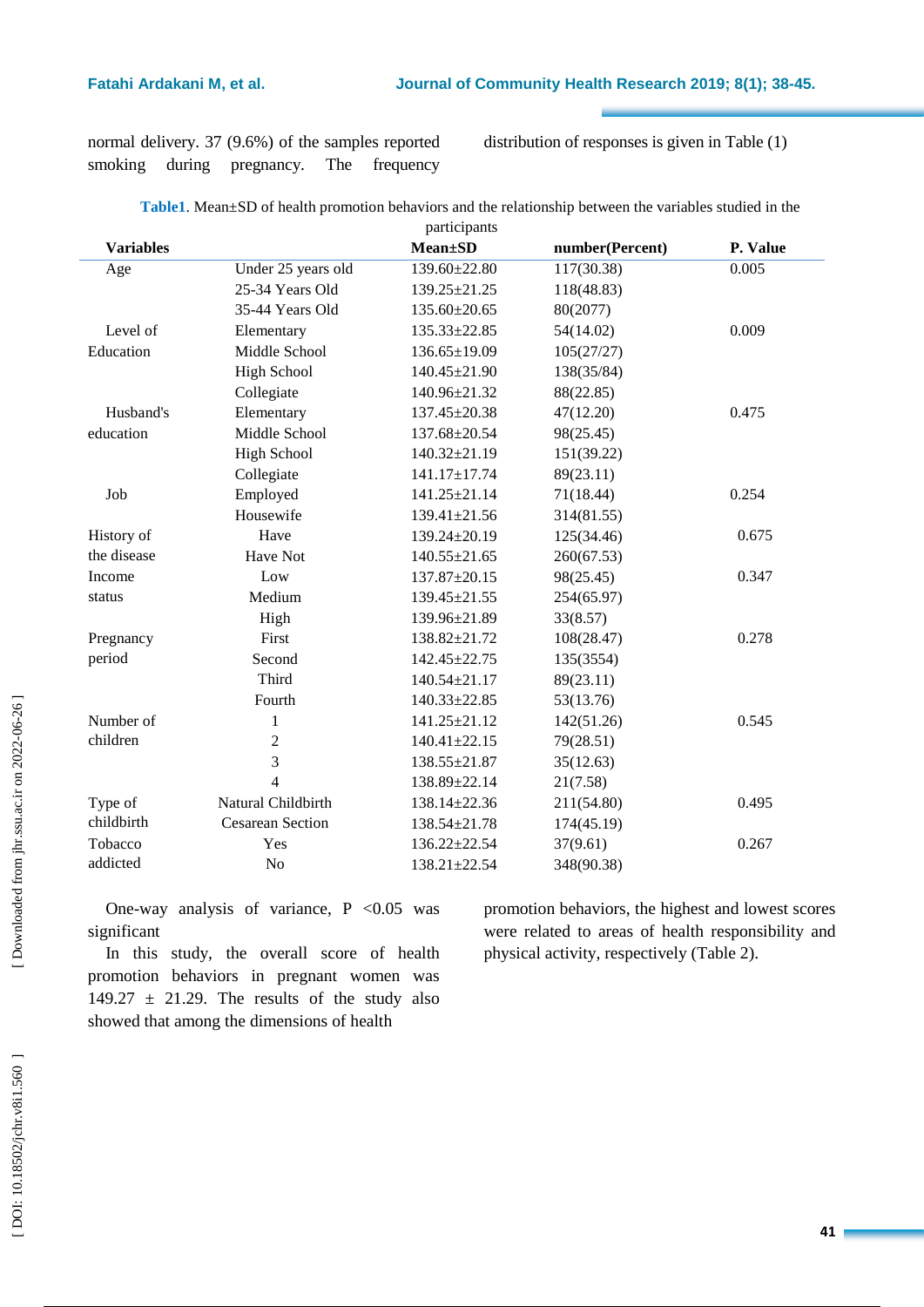### **Investigating Health Promotion Behaviors of Pregnant Women**

| <b>Health promotion behaviors</b> | $Mean \pm SD$    | <b>Score Limit</b> |
|-----------------------------------|------------------|--------------------|
| dimensions                        |                  |                    |
| Spiritual growth                  | $35/41 \pm 6/21$ | $9 - 36$           |
| Health responsibility             | $35/52 + 5/78$   | $9 - 36$           |
| Physical activity                 | $16/24 + 5/47$   | $8-36$             |
| <b>Nutrition</b>                  | $25/41 + 4/99$   | $9 - 36$           |
| Stress management                 | $17/01 \pm 5/07$ | $8-36$             |
| Interpersonal relationships       | $24/18 + 4/21$   | $9 - 36$           |
| Total health promotion behaviors  | $149/27 + 20/21$ | 52-208             |

| <b>Table2.</b> The Mean±SD of health promotion behaviors dimensions in the participants |  |  |  |  |
|-----------------------------------------------------------------------------------------|--|--|--|--|
|-----------------------------------------------------------------------------------------|--|--|--|--|

According to Table 3, among the different dimensions of behaviors, promoting health is a direct and meaningful relationship.

|                       |             |            | <b>THOROGE COLLUMITY OCCHOOL THE VALIONS CHIREHOLIS OF HUMAN PLOTHOLISH OCHAVIOLS</b> |            |            |   |
|-----------------------|-------------|------------|---------------------------------------------------------------------------------------|------------|------------|---|
| Health promotion      |             | 2          | 3                                                                                     | 4          | 5          | 6 |
| behaviors dimensions  |             |            |                                                                                       |            |            |   |
| Physical activity     |             |            |                                                                                       |            |            |   |
| Health responsibility | P<0.001     |            |                                                                                       |            |            |   |
|                       | $R = 0.32$  |            |                                                                                       |            |            |   |
| Spiritual growth      | P<0.001     | P < 0.001  |                                                                                       |            |            |   |
|                       | $R = 0.15$  | $R = 0.51$ |                                                                                       |            |            |   |
| Stress management     | P<0.001     | P < 0.001  | P < 0.001                                                                             |            |            |   |
|                       | $R = 0.36$  | $R = 0.23$ | $R = 0.59$                                                                            |            |            |   |
| Interpersonal         | P<0.001     | P<0.001    | P<0.001                                                                               | P<0.001    |            |   |
| relationships         | $R = 0.052$ | $R = 0.36$ | $R = 0.53$                                                                            | $R = 0.52$ |            |   |
| Nutrition             | P<0.001     | P<0.001    | P<0.001                                                                               | P<0.001    | P<0.001    |   |
|                       | $R = 0.53$  | $R = 0.41$ | $R = 0.36$                                                                            | $R = 0.59$ | $R = 0.52$ |   |

**Table3.** Correlation between the various dimensions of health promotion behaviors

# **Discussion**

In this study, health promotion behaviors in pregnant women referring to Bushehr comprehensive services centers were investigated. The results of this study showed that the overall score of health promotion behaviors in pregnant women was  $149.27 \pm 20.21$  which indicates a desirable level among the pregnant mothers.

These results were in line with studies by Khodaveisi et al., Mahmoodi et al., and also Malakouti et al. (23, 13 -22). In another study by Gharaibeh et al. to assess the health -promoting behaviors and its related factors in pregnant women in Jordan, the average overall score of overall health -promoting behaviors was reported to be in line with the current study (16). In a study by Chen et al. on the assistance of Chinese nurses, they reported a moderate score of overall health -

promoting behaviors (23). Contrary to the results of this study, Hsiao and colleagues also looked at health promotion behaviors among Vietnamese immigrant women in Taiwan. The results showed a very low level of health promotion behaviors (24). This difference can be due to the fact that the target community is different. , The refugees usually have different culture and values in contrast to the residents so they have higher rates of illness, and also limited access to resources which effects their lifestyle. The results of studies showed that pregnant mothers are motivated to improve their lifestyle habits and promote healthy behaviors at the onset of pregnancy (25 -26). Therefore, it can be concluded that pregnant mothers can make positive changes in their health-promoting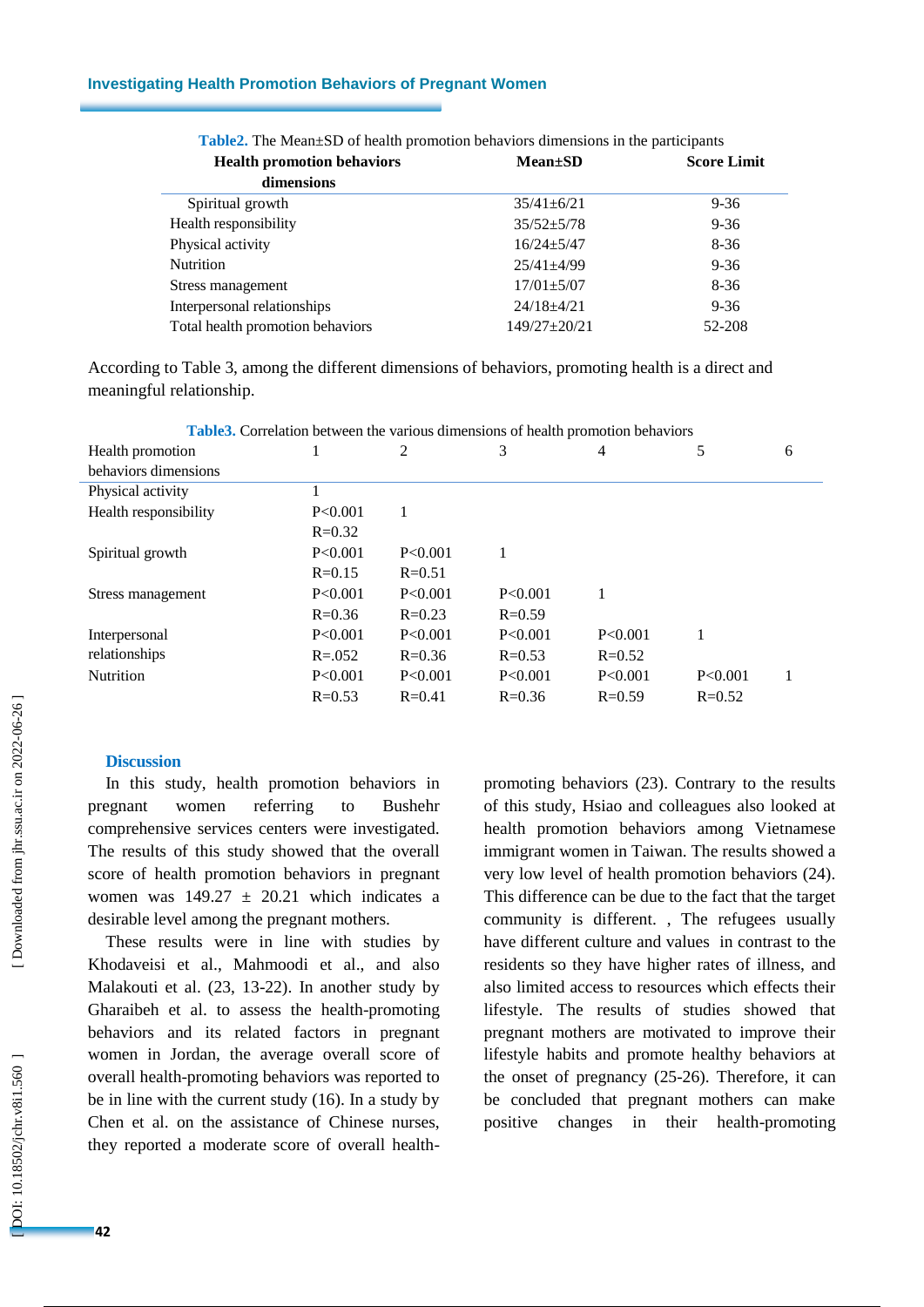behaviors because of their health and their fetus during pregnancy.

Other findings from this study showed that the scores of health promotion behavior areas range from highest to lowest, including areas of responsibility, self-actualization, nutrition, social relationships, stress management, and physical activity. In the study of Gharaibeh et al., the areas of health promotion behaviors were from the highest to lowest scores including health, self esteem, social relationships, nutrition, stress management and physical activity, respectively, is in line with the highest and lowest scores in promoting health behavior in the present study (16). However, Rosta et al. in a study evaluated the self-efficacy and promoting behaviors of women in reproductive age in Shiraz and the highest and lowest scores were related to nutrition and social relationships, respectively (14). The study by Malakouti and colleagues reported the highest score in terms of nutrition and the lowest score in the field of physical activity (22). Mahmoodi et al. reported the highest score in spiritual growth and the lowest score in physical activity (13). In the study by Chen et al. in nurses' care, they reported the highest score in the field of interpersonal relationships and the lowest score in the field of physical activity (23).

Regarding the cause of the highest score in the field of interpersonal relations, they argued that in line with the nature of the work of the nurses and the scope of patient care, which is a complex, and repetitive work that is carefully and emphatically on interpersonal relationships, in fact, facilitating interpersonal relationships among nurses will improve care and effectiveness. In the study by kavlak et al., in low -income pregnant women in Turkey, the highest score was in terms of nutrition and social support and the lowest score was related to sport and stress management (27).

It can be concluded that in the studies conducted on pregnant women, the lowest score was belonged to the physical activity field. So the results of studies on the prevalence of physical activity in pregnant women in different countries also inndicated a decrease in physical activity during pregnancy in terms of level, duration, and severity (28 -30). Usually, in pregnant women, the most common form of exercise is walking. Therefore, it is possible to increase the physical activity according to the history of physical activity before pregnancy and according to pregnancy conditions in the routine counseling by the health team on physical activity such as walking.

The results of this study showed a significant reverse correlation between age and health promotion behaviors. In the same vein, Khodaveisi et al. stated that with the increase in age, overall scores for overall health -promoting behaviors were reduced (12). However, Mahmoodi et al., and also Gokyildiz et al. in their studies on pregnant women in Turkey, reported that health promotion behaviors had declined with maternal age but were not statistically significant (31,13). As age increases, the individual's physical condition also changes. These changes contain slow metabolism, low physical activity, a decrease in appetite and digestive problems. Thus, in order to promote health and physical activity, counseling with a nutritionist and screening is highly recommended.

In this study, with the increase in the education, level of pregnant mothers, the overall scores for health -promoting behaviors also increased, and the difference was statistically significant which was consistent with the study by Kavlak and Gokyildiz et al. (27,31). However, Mahmoodi et al. reported that with increasing levels of education, health promotion behaviors in pregnant mothers increased, but this difference was not significant (13). People with higher levels of education are more likely to improve their lifestyle habits (30).Health literacy is associated with education. Low is one of the barriers in problem-solving. Those with low level of education should find accurate health information and have access to services. Thus, health providers should consider the people with a low level of education, and provide simple and conceivable information.

One of the limitations of the study was that a self-report questionnaire was used and also a sampling was available which reduces the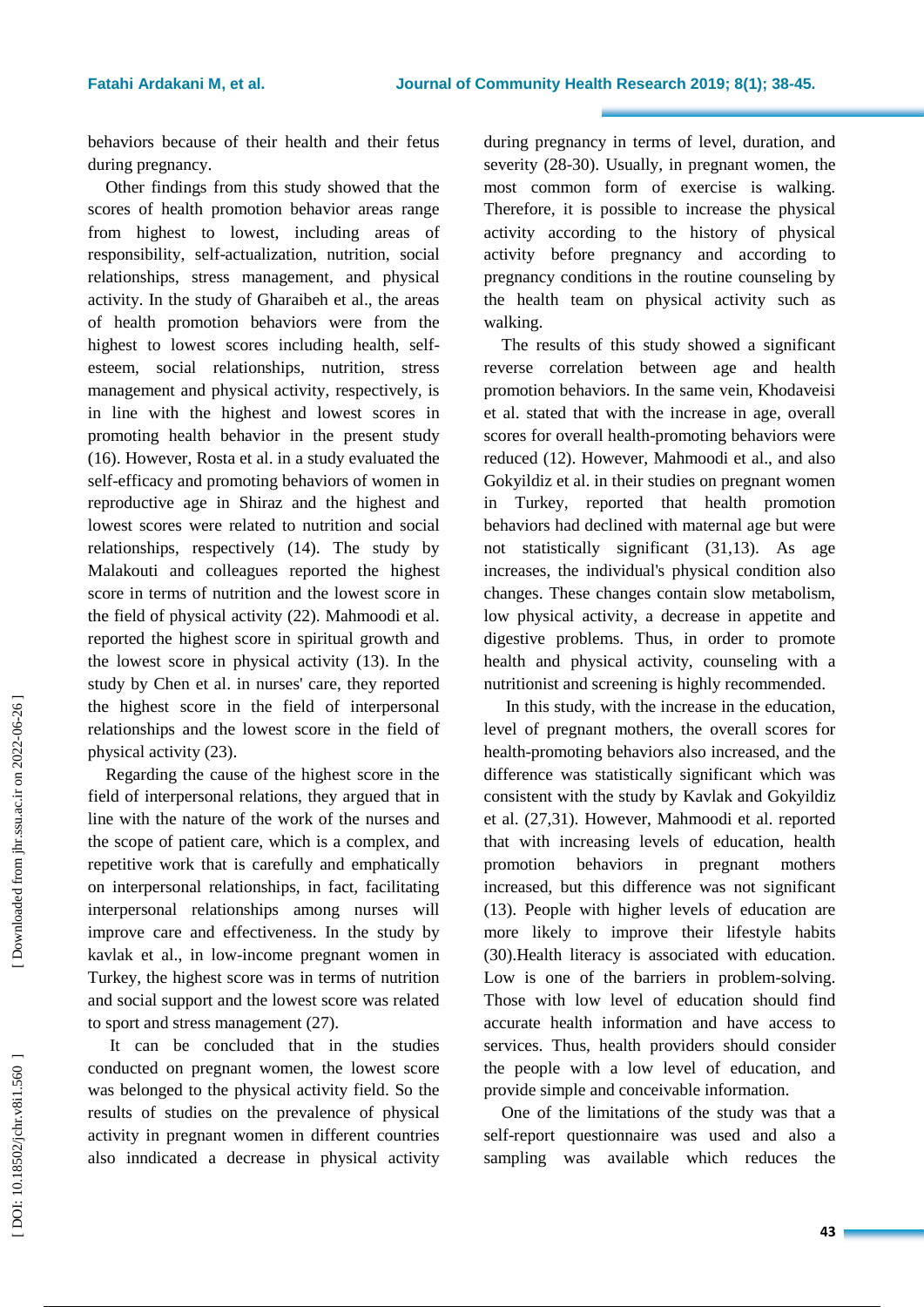generalization of the results. Therefore, it is suggested that in future studies, random sampling be used from comprehensive health centers and effective interventions should be designed according to the areas of health promotion behaviors and the effect of education on these behaviors should be considered.

### **Conclusion**

The results of this study showed that the overall score of health promotion behaviors in pregnant women was moderate. Strengthening health promoting behaviors during pregnancy is vital for the health of pregnant and fetal mothers. The results of the study showed that the level of maternal health -promoting behaviors in this study was moderate. Also, the results showed that there was a significant relationship between demographic factors, the age of under 25 years old and collegiate education level with healthpromoting behaviors. It is considerably necessary

for health care providers to pay more attention to the areas of social relationships, stress management and physical activity in routine care of pregnant mothers.

### **Acknowledgments**

This project was approved by Bushehr University of Medical Sciences with the code number of 6510 and the ethics code of IR.Bpums.Rec.159.1394 in 2015. We are grateful to the Vice -Chancellor for Research and Technology of Bushehr University of Medical Sciences who provided the cost of this project. We also thank all mothers who participated in this study, the caretakers of Bushehr comprehensive health centers and health care providers who have facilitated the participation of the mothers and researchers in this study.

### **Conflict of Interest**

There are no conflicts of interest to declare .

# **References**

- 1. Lo SW, Chair SY, Lee FK. Factors associated with health -promoting behavior of people with or at high risk of metabolic syndrome: based on the health belief model. Applied Nursing Research. 2015; 28(2): 197 -201.
- 2. World Health Organization (WHO). Global Status Report on No communicable Diseases. Available at: URL: [https://apps.who.int/iris/bitstream/handle/10665/148114/9789241564854\\_eng.pdf?sequence=1](https://apps.who.int/iris/bitstream/handle/10665/148114/9789241564854_eng.pdf?sequence=1) . Accessed March 17 2019.
- 3. Chiou AF, Hsu SP, Hung HF. Predictors of health -promoting behaviors in Taiwanese patients with coronary artery disease. Applied Nursing Research. 2016; 30(1): 1 -6.
- 4. Chiang CH, Yang SC, Hsu WC. Development and validation of the e -health literacy scale and investigation of the relationships between e -health literacy and healthy behavior among undergraduate students in Taiwan. Formosa Journal of Mental Health. 2015; 28(3): 389 -420.
- 5. Yokokawa H, Yuasa M, Sanada H, et al. Age and sex -specific impact of health literacy on healthy lifestyle characteristics among Japanese residents in a rural community. Health. 2015; 7(6): 679 -688.
- 6. Saint Onge JM, Krueger PM. Health lifestyle behaviors among U.S. adults. SSM Population Health. 2017; 3(1): 89 –98.
- 7. Ahmadi A, Roosta F. Health knowledge and health promoting lifestyle among women of childbearing age in Shiraz. Women's Health Bulletin. 2015; 2(3): e25342.
- 8. Shaheen AM, Nassar OS, Amre HM, et al. Factors affecting health -promoting behaviors of university students in Jordan. Health. 2015; 7(1): 1 -8.
- 9. Tehrani H, Taghdisi MH. Community action: a strategy for health promotion. Iranian Journal of Health Education and Health Promotion. 2015; 2(4): 255 -259. [Persian]
- 10. Allah ES, Elzeiny HH, Ali RA. Health protecting and health promoting behaviors among preparatory school students in Zagazig city. American Journal of Nursing. 2015; 4(5): 247 -254.